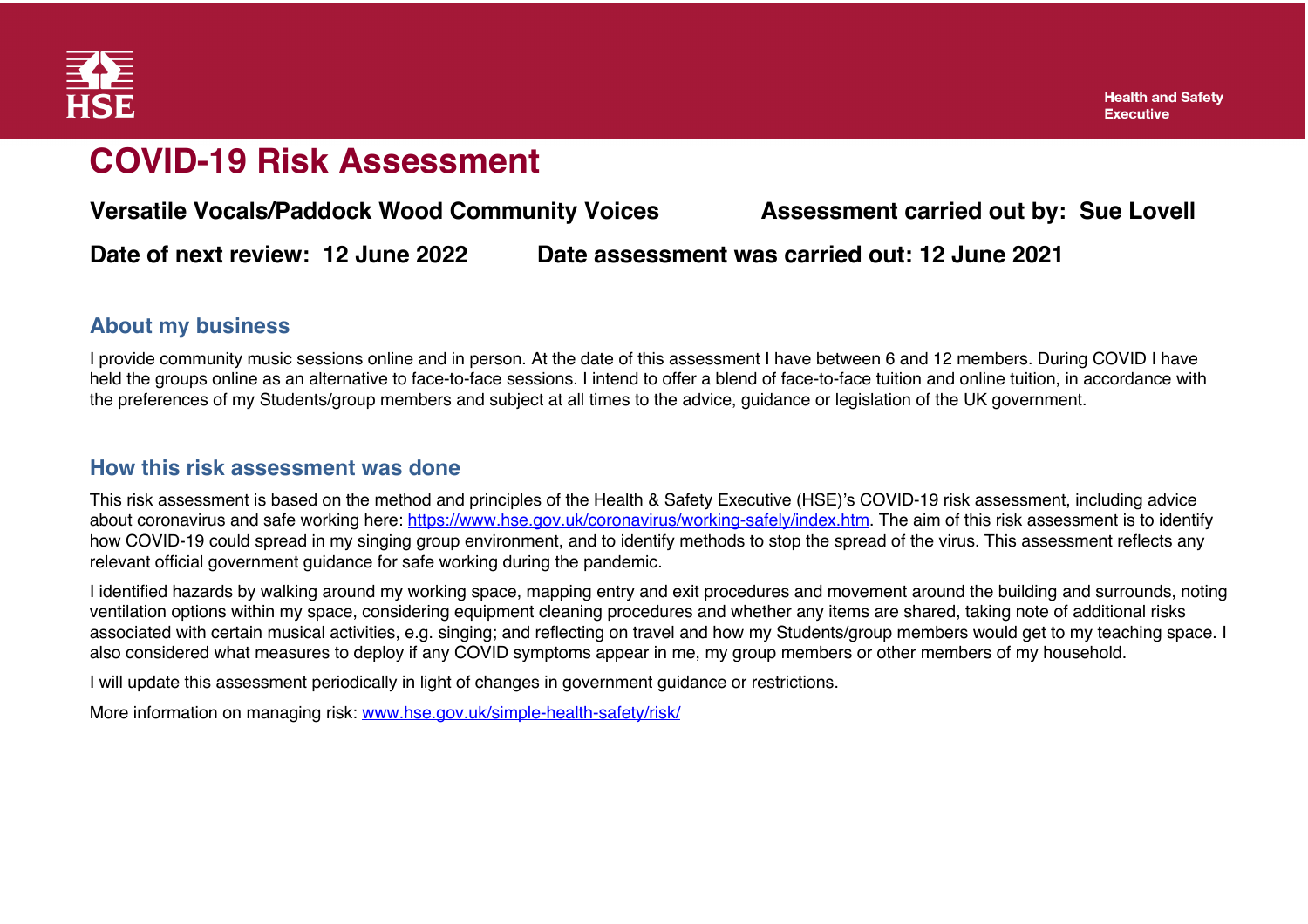

| What are the<br>hazards?                                                                                                                                                        | Who might be<br>harmed and<br>how?                                               | What are you<br>already doing to<br>control the risks?                                                                                                                                                                                                                                                 | What further action do<br>you need to take to<br>control the risks?                                                                                                                                                                                                                                                             | Who needs to<br>carry out the<br>action?                                                               | When is the<br>action needed<br>by? | <b>Done</b> |
|---------------------------------------------------------------------------------------------------------------------------------------------------------------------------------|----------------------------------------------------------------------------------|--------------------------------------------------------------------------------------------------------------------------------------------------------------------------------------------------------------------------------------------------------------------------------------------------------|---------------------------------------------------------------------------------------------------------------------------------------------------------------------------------------------------------------------------------------------------------------------------------------------------------------------------------|--------------------------------------------------------------------------------------------------------|-------------------------------------|-------------|
| Getting or spreading<br>coronavirus by not<br>washing hands or not<br>washing them<br>adequately                                                                                | Students/Group<br><b>Members</b><br>Teachers/group<br>leaders<br><b>Visitors</b> | Clear policy about<br>handwashing<br>Provision of water<br>soap and drying<br>facilities at wash<br>station<br>Provision of hand<br>sanitiser                                                                                                                                                          | Ensure supply of disposable<br>towels, hand soap, hand<br>sanitiser.<br>Clean all surfaces<br>student/group member is likely<br>to come into contact with after<br>lesson/session<br>Communicate handwashing<br>policy clearly and repeatedly<br>Ensure paper towels if used<br>can be disposed of safely e.g.<br>via pedal bin | Group leader to<br>supply materials<br>Group leader and<br>members to<br>observe hand<br>washing rules | 14/06/2021                          | 14/06/2021  |
| Getting or spreading<br>coronavirus in<br>common use high<br>traffic areas such as<br>corridors, toilet<br>facilities, entry/exit<br>points, lifts, and other<br>communal areas | Students/group<br>members<br>Teachers/group<br>leaders<br><b>Visitors</b>        | Design route to ensure<br>speedy entrance and<br>exit from lessons and<br>eliminate contact with<br>other household<br>members/parts of the<br>house.<br>Identify:<br>any areas where<br>social distancing<br>cannot be<br>observed<br>areas and<br>surfaces that are<br>frequently<br>touched but are | Minimising contact points for<br>student/group member (e.g.<br>Teacher/group leader will open<br>all doors/ operate light<br>switches etc.).<br>Establish cleaning routines<br>Communicate handwashing<br>policies<br>Schedule lessons to reduce<br>chances of pupils overlapping                                               | Teacher/group<br>leader                                                                                | 14/06/2021                          | 14/06/2021  |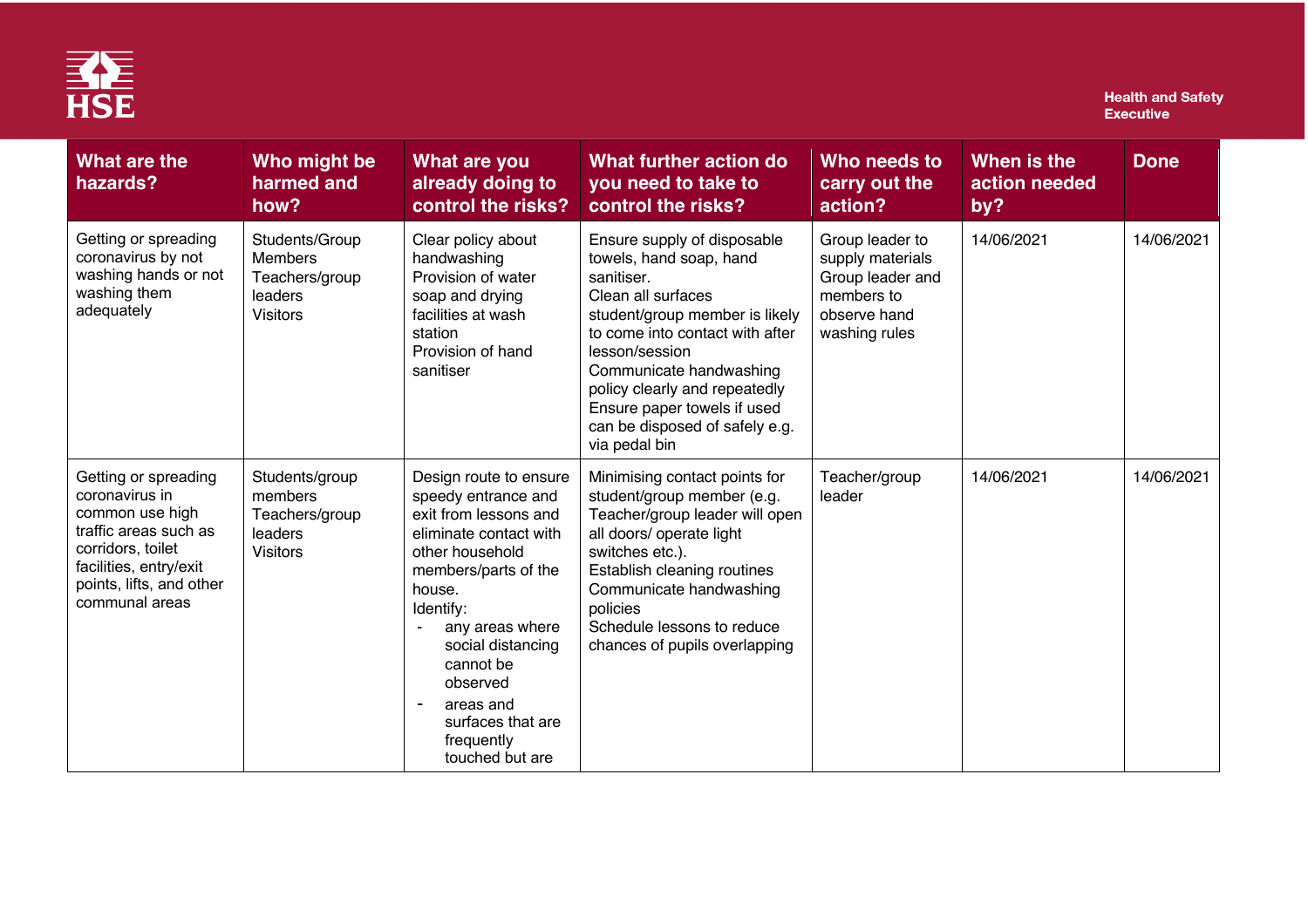

| What are the<br>hazards?                                                        | Who might be<br>harmed and<br>how?                     | What are you<br>already doing to<br>control the risks?                                                                                                                                                                    | What further action do<br>you need to take to<br>control the risks?                                                                                                         | Who needs to<br>carry out the<br>action?   | When is the<br>action needed<br>by? | <b>Done</b> |
|---------------------------------------------------------------------------------|--------------------------------------------------------|---------------------------------------------------------------------------------------------------------------------------------------------------------------------------------------------------------------------------|-----------------------------------------------------------------------------------------------------------------------------------------------------------------------------|--------------------------------------------|-------------------------------------|-------------|
|                                                                                 |                                                        | difficult to clean                                                                                                                                                                                                        |                                                                                                                                                                             |                                            |                                     |             |
| Getting or spreading<br>coronavirus from<br>shared instruments<br>and materials | Students/group<br>members &<br>Teacher/group<br>leader | Eliminated shared<br>instruments where<br>possible.<br>Cleaning any<br>remaining shared<br>instrument adequately<br>between<br>lessons/sessions<br>Ensuring handwashing<br>routines followed by all                       | Limit other materials<br>student/group member can<br>bring to lesson/session.<br>Eliminate sharing as far as<br>possible.                                                   | Teacher/group<br>leader                    | 14/06/2021                          | 14/06/2021  |
| Getting or spreading<br>coronavirus through<br>not social distancing            | Students/group<br>members &<br>Teacher/group<br>leader | Identify places where it<br>may not be possible to<br>maintain social<br>distancing<br>Mark floor to show<br>required distance<br>Schedule lessons to<br>minimise risk of<br>overlap between<br>Students/group<br>members | Consider arrangement of room<br>to minimise face-to-face<br>working e.g. side by side.<br>Use clear screens to separate<br>Teacher/group leader and<br>student/group member | Teacher/group<br>leader                    | 14/06/2021                          | 14/06/2021  |
| Student/group member<br>uses public transport<br>to attend lesson and           | Student/group<br>member,<br>Teacher/group              | Request student/group<br>member attend by<br>means other than                                                                                                                                                             | Continue online lessons of<br>non-public transport options<br>unavailable                                                                                                   | Teacher/group<br>leader &<br>student/group | 14/06/2021                          | 14/06/2021  |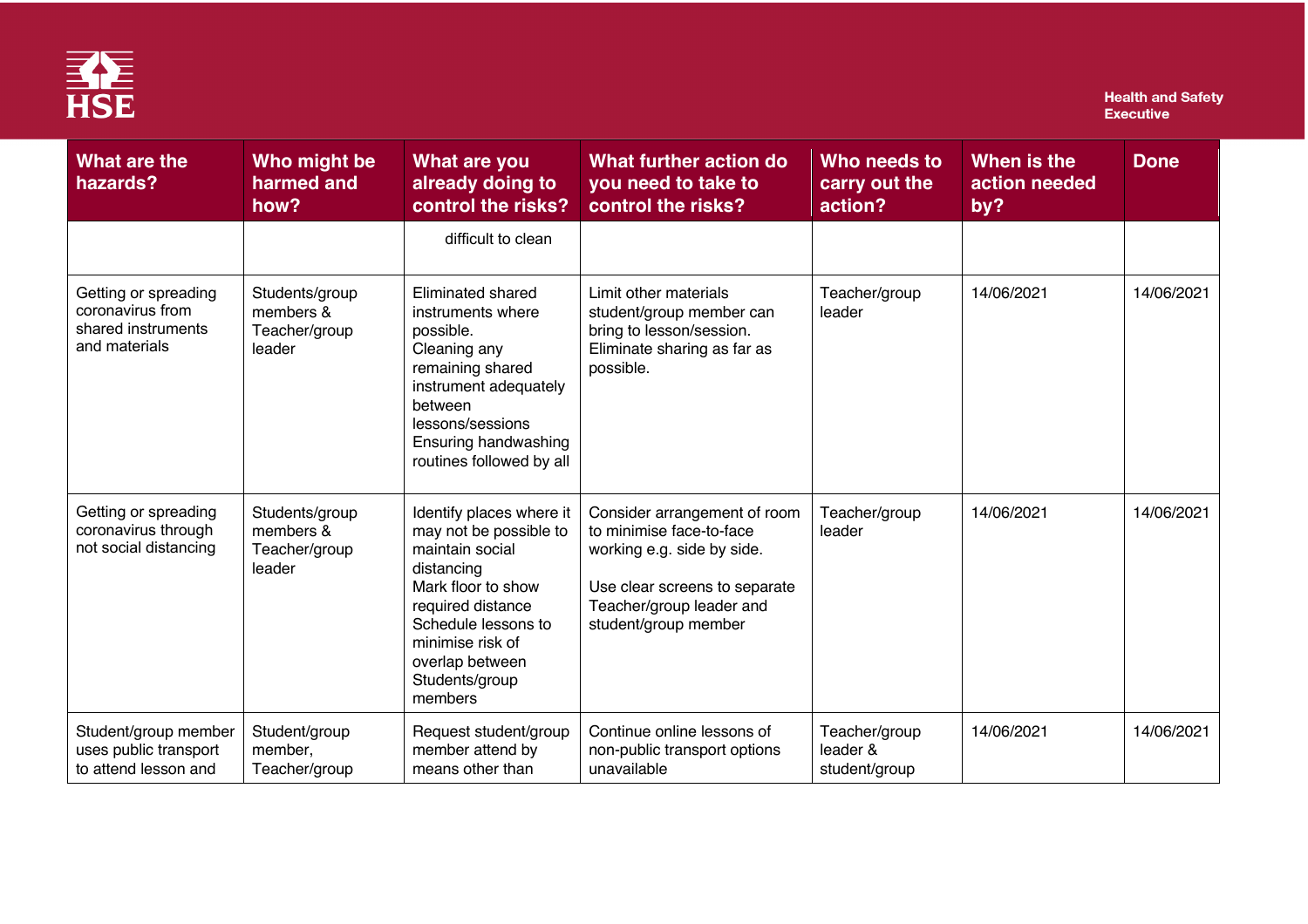

| What are the<br>hazards?                                                       | Who might be<br>harmed and<br>how?                       | What are you<br>already doing to<br>control the risks?                                                                                                                                                                                                                   | What further action do<br>you need to take to<br>control the risks?                                                                                                                                                | Who needs to<br>carry out the<br>action? | When is the<br>action needed<br>by? | <b>Done</b> |
|--------------------------------------------------------------------------------|----------------------------------------------------------|--------------------------------------------------------------------------------------------------------------------------------------------------------------------------------------------------------------------------------------------------------------------------|--------------------------------------------------------------------------------------------------------------------------------------------------------------------------------------------------------------------|------------------------------------------|-------------------------------------|-------------|
| may introduce<br>infection                                                     | leader and<br>household                                  | public transport and<br>wear face covering as<br>required by<br>Government.                                                                                                                                                                                              |                                                                                                                                                                                                                    | member                                   |                                     |             |
| Poor ventilation in<br>workspace leads to<br>risks of coronavirus<br>spreading | Students/group<br>members and<br>Teacher/group<br>leader | Conduct<br>lesson/session outside<br>Ensure adequate<br>ventilation during and<br>between lessons<br>Identify additional<br>means of ventilating<br>space<br>Ensure sufficient time<br>between<br>lessons/sessions to<br>enable cleaning and<br>ventilation of the space | Consider alternating an in -<br>person lesson/session with an<br>online lesson/session to allow<br>adequate time for cleaning and<br>ventilation<br>Limit number of people in<br>teaching space at any one<br>time | Teacher/group<br>leader                  | 14/06/2021                          | 14/06/2021  |
| Increased<br>transmission risks from<br>certain musical<br>activities          | Students/group<br>members &<br>Teacher/group<br>leader   | Conduct<br>lesson/session outside<br>Ventilation of teaching<br>space;<br>Social distancing<br>Arrangement of room                                                                                                                                                       | Monitor government guidance<br>and research for changes in<br>guidance<br>Conduct lesson/session<br>outdoors<br>Offer remote teaching.<br>Consider arrangement of room<br>to minimise face-to-face                 | Teacher/group<br>leader                  | 14/06/2021                          | 14/06/2021  |